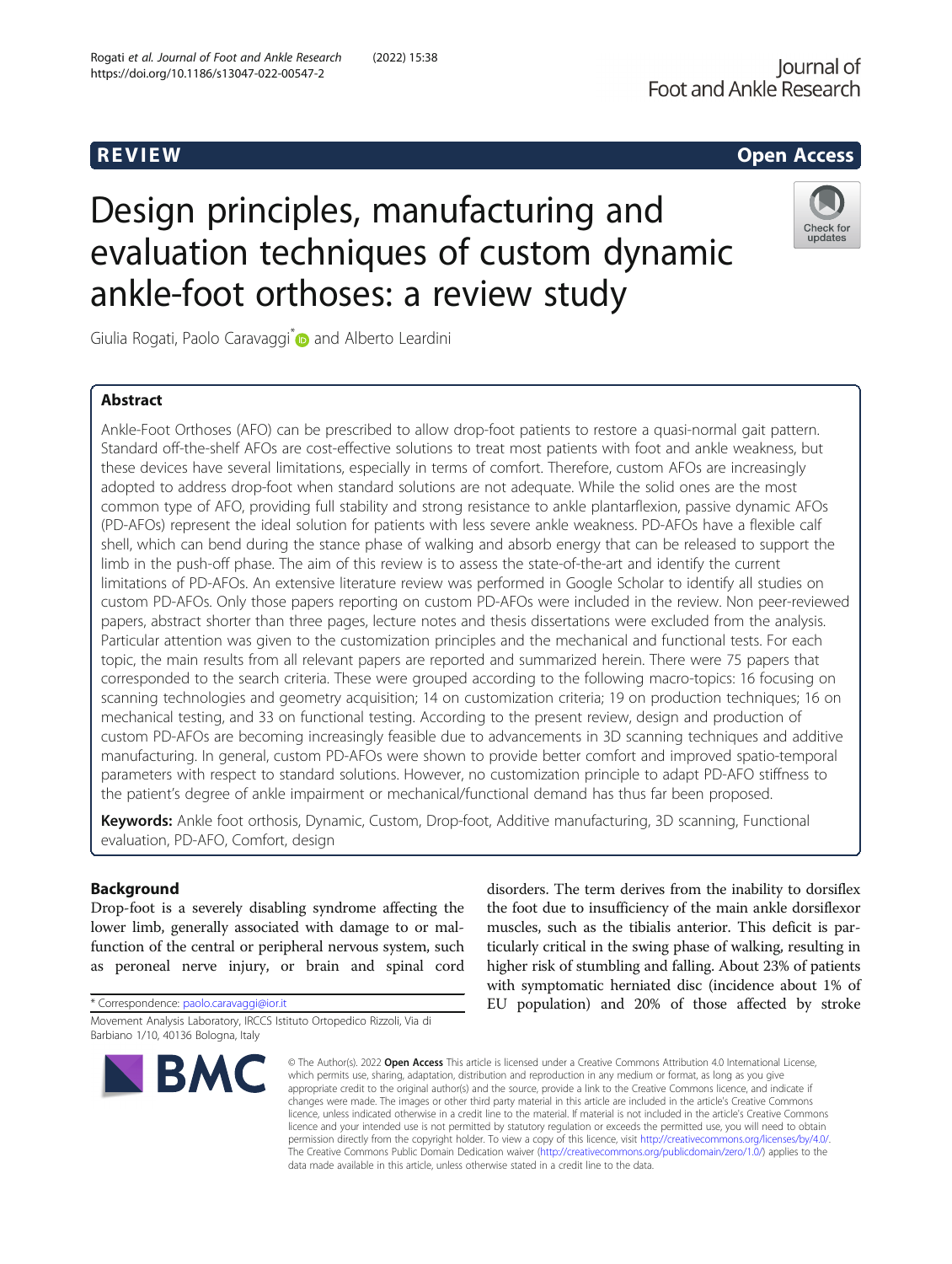<span id="page-1-0"></span>(incidence about 0.1% of EU population) have been reported to suffer from foot drop [[1](#page-9-0), [2\]](#page-9-0).

An Ankle-Foot Orthosis (AFO) is usually prescribed to compensate for the functional limitations due to the drop-foot condition. AFOs are meant to restore quasinormal gait patterns in drop-foot patients by resisting the ankle joint moments in the swing phase of walking, thus reducing the risk of falling. While standard off-theshelf AFOs are rather inexpensive (50–100 EUR), they have several limitations: 1) they are sold in limited sizes (e.g. small, medium and large); 2) they do not always match the patient's foot and leg geometry; 3) they have fixed mechanical properties that cannot address patientspecific impairments or functional demand; 4) they do not address other foot morphological alterations, such as severely pronated feet.

Frequently, standard AFOs require further manual customization to include an orthotic insole. As reported in a recent review [[3](#page-9-0)], AFO stiffness represents a key factor influencing the gait pattern of drop-foot patients, but no guidelines for AFO design customization have been established. While AFO stiffness is fundamental to sustain the foot in the swing phase, this mechanical parameter can affect the physiological ankle dorsiflexion and plantarflexion in the stance phase of walking.

AFOs are largely classifiable in the two main groups of passive and active, which can be exploded in further subgroups as follows:

– Passive AFOs

○ Rigid or solid: characterized by stiff shells which prevent ankle movement in the three anatomical planes;

○ Dynamic: flexible in the sagittal plane, allow for some dorsi/plantarflexion movement. Flexibility can

be provided by a deformable shell (non-articulated: e.g. posterior leaf spring or ventral shell spring as in Fig. 1) or via a fixed-stiffness hinge joint (articulated: spring-hinged posterior or ventral shell as in Fig. 1).

– Active AFOs: articulated and fitted with powered actuators. Flexion/extension movements at the ankle joint are actively assisted by the actuators.

This study is a literature review on the customization, production and testing of passive dynamic AFOs (PD-AFOs). Design, development and application of dynamic AFOs for patients with different degrees of drop-foot conditions are benefitting from the latest advancements in additive manufacturing. It is now possible to print an AFO shell in any shape and with a variety of materials using different 3D printing technologies. While traditional production techniques can also be used, additive manufacturing is fast becoming the new gold standard to produce custom orthotic devices with improved comfort and performance with respect to off-the-shelf solutions. While interest in this field is continuously growing [[4\]](#page-9-0), the process for the custom design, testing and evaluation of dynamic AFOs has not been established, and no standards have been published. Therefore, a large number of design principles, AFO materials and testing protocols have been reported. This critical review of the literature is aimed at collecting and reporting the major studies on custom PD-AFOs to date so as to highlight the major stepping stones in the development of a new generation of custom AFOs and to identify the major issues that still need to be overcome in this process.

## Material and methods

An extensive literature review was conducted between May and November 2021 on the Google Scholar online



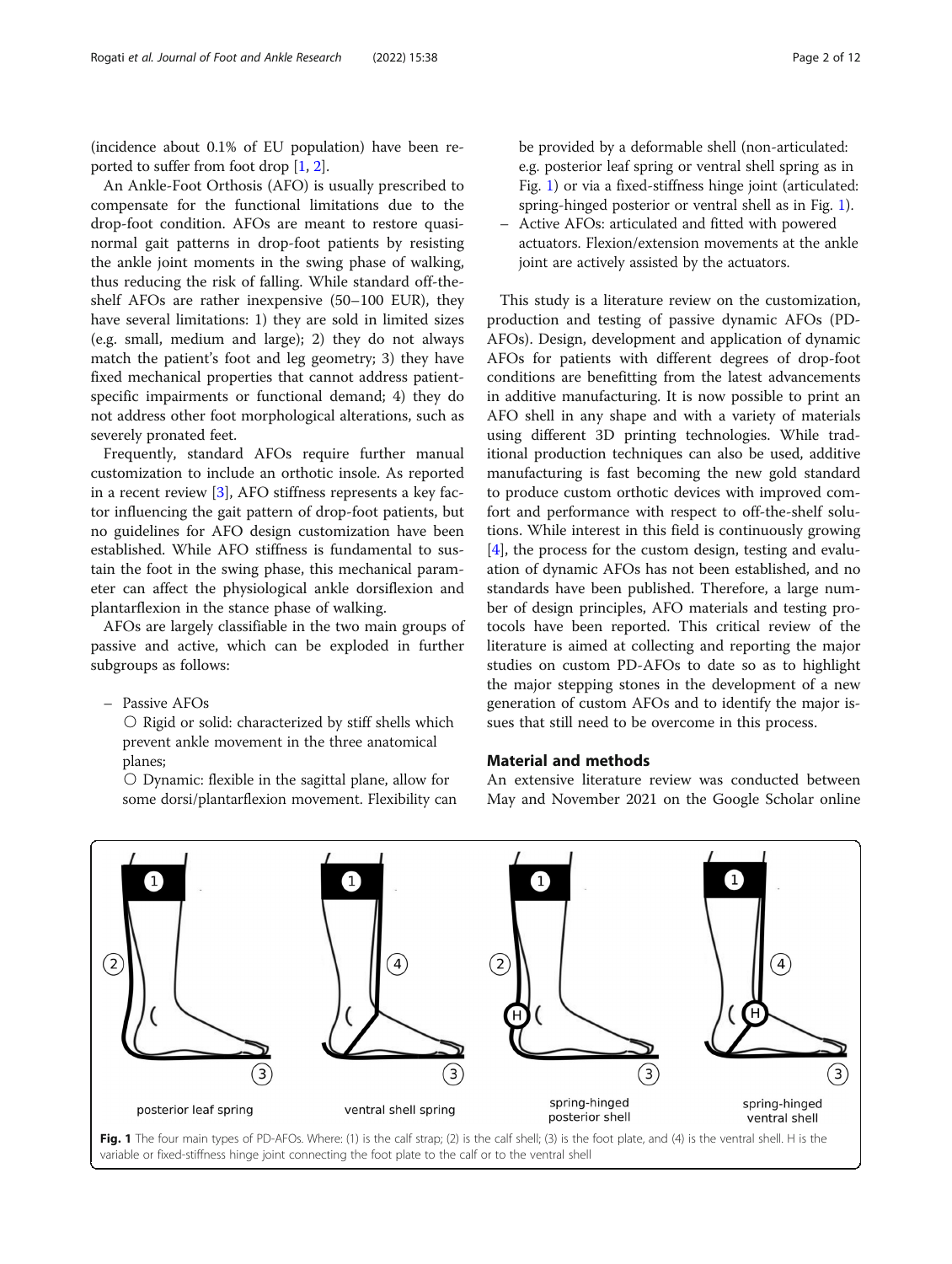database. The following keywords were used, either alone or in combination, to find relevant papers for the present review: dynamic; AFO; ankle foot orthosis; custom; patient-specific orthotic; mechanical testing; functional evaluation; gait analysis; drop-foot; customization; 3D printing; additive manufacturing; comfort; design and finite element analysis (FEA). For the purposes of this review study, we defined PD-AFOs as orthoses characterized by significant flexibility of a posterior (i.e. posterior leaf spring) or anterior (i.e. ventral shell) support or fitted with a dynamic hinge joint with precompressed spring elements to control motion in the sagittal-plane (Fig. [1\)](#page-1-0). Papers were not included in the review for the following reasons: not focusing on custom solutions (i.e. standard off-the-shelf AFOs); not focusing on passive dynamic AFOs (i.e. rigid or, active AFOs) or type not clearly defined. It should be pointed out that some authors used the term "dynamic" while referring to active AFOs — those with actuators. These papers, along with abstracts shorter than three pages, lecture notes, thesis dissertations and papers not published on peer-reviewed journals were also excluded from the review. The papers complying with the inclusion criteria were analyzed and grouped in five different macrotopics: a) scanning technologies and geometry acquisition; b) customization criteria; c) production techniques; d) mechanical testing, and e) functional evaluation.

#### Results

A total of 242 papers were found. 75 of these complied with the inclusion criteria and were included in the review. Some of these papers covered more than one macro-topic specified in Material and Methods. The number of papers covering each topic follows:

- a) 16 papers addressed and collected patient geometry of the shank and foot;
- b) 14 papers reported AFO customization criteria other than those based on foot and leg morphology;
- c) 19 papers reported the production techniques;
- d) 16 papers investigated characterization of mechanical properties;
- e) 33 papers reported the functional evaluation of patients/subjects.

A summary of the main results from the literature review on each topic is summed up in the following subsections.

a) Scanning technologies and geometry acquisition

Custom AFOs are traditionally modelled by hand by the orthotist via thermal molding on models of the patient's foot and leg. Traditionally, the plaster model is obtained by filling the negative impression of the patient's cast with liquid plaster. The custom AFO is then manufactured over the positive model. This process, however, is time-consuming and highly operatordependent. Therefore, in the last 10 years, new technologies to obtain a 3D digital replica of the patient's geometry have been used to create a solid model of the foot and leg: laser-based scanners [[5](#page-9-0)–[10](#page-9-0)] (6 out of 16 studies); structured-light scanners  $[11–13]$  $[11–13]$  $[11–13]$  $[11–13]$  (3/16); computer tomography  $[5, 14-16]$  $[5, 14-16]$  $[5, 14-16]$  $[5, 14-16]$  $[5, 14-16]$  $[5, 14-16]$  (4/16); 3D coordinate digitizer to acquire landmark positions  $[17, 18]$  $[17, 18]$  $[17, 18]$  $[17, 18]$   $(2/16)$ , and photogrammetry  $[19]$  $[19]$  (1/16). According to recent reviews  $[20, 1]$  $[20, 1]$  $[20, 1]$ [21\]](#page-9-0), 3D scanning, computer tomography and optical motion capture systems all represent valid and reliable alternatives to traditional casting methods to obtain a solid model of the patient's foot and leg geometry.

#### b) Customization criteria

According to the present review, PD-AFOs are usually customized on the patient's lower limb morphology. Few studies used a commercial customizable PD-AFO — the modular Intrepid Dynamic Exoskeletal Orthosis (IDEO) — featuring a posterior strut, the stiffness of which can be customized to the patient's ankle ROM, the type and level of activities, body mass and load carriage requirements [[22](#page-9-0)–[25\]](#page-9-0). A similar modular design featuring a variable stiffness rod in relation to the patient's degree of impairment was proposed [[26](#page-10-0)]. However, no indications are provided on the weight and the direction (towards stiffer or more compliant) of each parameter on the strut rigidity. AFO stiffness optimization based on the minimization of knee angle and energy cost of walking was reported for children with cerebral palsy [\[27](#page-10-0), [28\]](#page-10-0). A combination of the following parameters has also been used as input data to set the stiffness of the custom AFOs: the patient's prior experience; visual observations of patient's gait; body weight; muscle strength; severity of ankle deformity [[29](#page-10-0)–[33](#page-10-0)]. Only one study customized the AFO stiffness according to the natural ankle pseudo-stiffness [\[34](#page-10-0)]. The majority of the studies optimized the stiffness of the calf shell. Only one study reported the effect of footplate stiffness on ankle joint power in gait [\[35](#page-10-0)].

#### iii) Production techniques

Additive manufacturing is becoming widely used in orthopaedics, since it allows to obtain complex shaped devices made with a number of different materials [\[20](#page-9-0)]. The present review, in agreement with two recent studies [[36](#page-10-0), [37](#page-10-0)], has shown that most 3D-printed PD-AFOs are manufactured via Selective Laser Sintering (SLS) [[5](#page-9-0),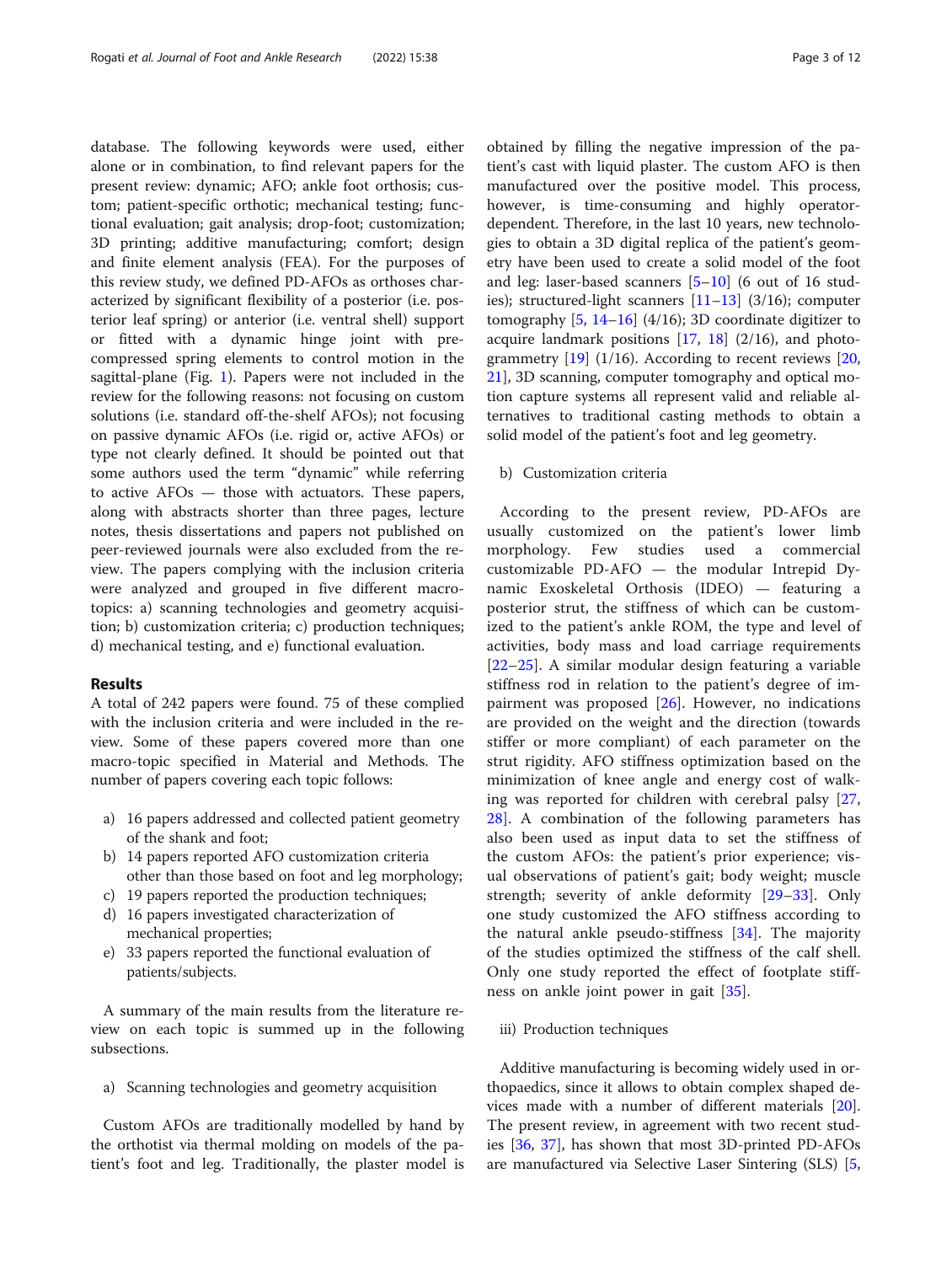[6,](#page-9-0) [8](#page-9-0), [14](#page-9-0), [15,](#page-9-0) [18,](#page-9-0) [25](#page-9-0), [26](#page-10-0), [38](#page-10-0)–[42\]](#page-10-0) and Fused Deposition Modeling (FDM) – also known as Fused Filament Fabrication (FFF) – [[10,](#page-9-0) [15,](#page-9-0) [17](#page-9-0), [43](#page-10-0), [44\]](#page-10-0). SLS works with a high-power laser to sinter polymer powders, while FDM adds melted thermoplastic filaments in consecutive stratified layers to create the object. Stereolithography (SLA) [\[7](#page-9-0), [11](#page-9-0)] and Multi Jet Fusion (MJF) [[11](#page-9-0)] are less frequently used to produce custom AFOs. In SLA, a UV laser induces polymerization of a photopolymer to obtain the object; in MJF, a fusing agent is deposited on layers of heated powder where the particles are fused together.

#### iv) Mechanical testing

This section is reporting only studies related to the experimental analysis of custom-made PD-AFOs. Whenever the AFO type was not clearly defined as "dynamic", it was decided to include only the manuscripts which reported the force/deformation properties, providing evidence of a dynamic behavior of the orthosis. Three review studies were found which reported stiffness values for a variety of AFOs — custom and off-the-shelf  $-$  and the testing methods  $[3, 3]$  $[3, 3]$ [45,](#page-10-0) [46](#page-10-0)]. Most of these studies investigated the stiffness properties in plantar-dorsiflexion in the range 20 deg plantar- to 30 deg dorsiflexion. Only one study assessed the AFO's mechanical properties outside the sagittal plane [[47\]](#page-10-0).

Most studies assessed the stiffness properties of the strut component, i.e. the long, flexible part of the calf shell [[17,](#page-9-0) [41](#page-10-0), [47](#page-10-0)–[51](#page-10-0)]. Fewer studies investigated the mechanical properties of other components, such as the foot plate [[50](#page-10-0)], or isolated parts of the AFO [\[52](#page-10-0)]. Displacements during AFO deflection were assessed in two studies [[49,](#page-10-0) [53](#page-10-0)], while only one study performed a fatigue test  $[44]$  $[44]$ . A few papers  $[17, 49, 52]$  $[17, 49, 52]$  $[17, 49, 52]$  $[17, 49, 52]$  $[17, 49, 52]$  $[17, 49, 52]$ reported the mechanical testing of dynamic AFOs which were customized on a healthy subject's leg or on other geometrical models of the lower limb and not for drop-foot patients were included in this review. In general, the AFO foot plate is fixed, and bending moments/forces or displacements are applied to the calf shell, simulating ankle dorsiflexion. The reported bending stiffness of the strut, in terms of resistance to dorsiflexion moment, ranged between 0.12 and  $8.9 \text{ N}^* \text{m}/\text{deg}$  across these studies [\[15](#page-9-0), [17](#page-9-0), [33](#page-10-0), [41](#page-10-0), [48](#page-10-0)–[50\]](#page-10-0). The energy absorbed/released by custom AFOs during gait has been seldom addressed in the literature [[29](#page-10-0), [54](#page-10-0)].

Custom PD-AFOs have also been tested in-silico via FEA  $[17, 42, 48, 52-54]$  $[17, 42, 48, 52-54]$  $[17, 42, 48, 52-54]$  $[17, 42, 48, 52-54]$  $[17, 42, 48, 52-54]$  $[17, 42, 48, 52-54]$  $[17, 42, 48, 52-54]$  $[17, 42, 48, 52-54]$  $[17, 42, 48, 52-54]$  $[17, 42, 48, 52-54]$  $[17, 42, 48, 52-54]$ . Boundary conditions were generally consistent with those used for the experimental mechanical tests, when present. In addition to stiffness

[[17,](#page-9-0) [42\]](#page-10-0), FEA allowed to estimate the maximum Von Mises stresses [[52](#page-10-0), [55\]](#page-10-0) and displacements [[53\]](#page-10-0) of the analyzed AFOs. Only one study assessed the maximum Von Mises stress against the material yielding [[52](#page-10-0)], and reported the safety factor of each component in simulated jogging and downhill walking tasks.

#### e) Functional evaluation

Table [1](#page-4-0) sums up the outcome of the literature review in relation to the functional evaluation of custom dynamic AFOs. Thirty-three papers published from 1999 to 2021 were retrieved and found relevant to the topic. In terms of populations investigated, custom AFOs were used for post-stroke patients ( $n =$ 6) [[11](#page-9-0), [34](#page-10-0), [57](#page-10-0), [58](#page-10-0), [62](#page-10-0), [64\]](#page-10-0), for generic drop-foot and muscles weakness (n = 13) [\[8](#page-9-0), [24,](#page-9-0) [30](#page-10-0)–[33,](#page-10-0) [39,](#page-10-0) [40](#page-10-0), [44](#page-10-0), [50,](#page-10-0) [51,](#page-10-0) [56,](#page-10-0) 59, for lower limb reconstruction  $(n = 4)$ [[22,](#page-9-0) [23,](#page-9-0) [25,](#page-9-0) [60](#page-10-0)], for cerebral palsy  $(n = 4)$  [[27,](#page-10-0) [28,](#page-10-0) [61](#page-10-0), [66\]](#page-11-0), for Charcot–Marie–Tooth  $(n = 1)$  [[29](#page-10-0)], in children with hemiplegia  $(n = 2)$  [[63](#page-10-0), [65](#page-11-0)], and in normal/ healthy subjects  $(n = 3)$  [\[7](#page-9-0), [35,](#page-10-0) [43\]](#page-10-0). Posterior Leaf Spring (PLS) are the most common types of AFOs functionally evaluated and were compared to solid and hinged AFOs, and/or to shod/barefoot conditions. Carbon-fiber was found to be the most used material; plastic (nylon and polyamide) and thermoplastic (polypropylene and polyurethane) were also used due to their favorable manufacturing process and compatibility with current 3D printing technology. In terms of functional evaluation, gait analysis during walking at comfortable speed was by far the most common motor task investigated. Three studies reported on stair ascent/descent, and two studies reported on walking over an inclined ramp or treadmill. In one study, the AFOs were evaluated in a static balance test. Spatio-temporal parameters and lower limb joint kinematics and kinetics (mainly in the sagittal plane) were usually recorded and analyzed. Two studies also reported on surface EMG of the main lower limb muscles. Six studies reported on other qualitative scores such as comfort or ease of use (donning and removing). In terms of spatio-temporal parameters, while it is difficult to compare the functional outcome of PD-AFOs customized and produced for different populations with ankle weakness, 8 studies reported improved gait velocity and stride length in custom AFOs with respect to solid AFOs or shod/barefoot conditions. Due to the flexibility of the calf shell, custom PD-AFOs can absorb and release energy during walking. The two studies that assessed this parameter reported a reduction in the energy cost of walking while wearing the optimal stiffness AFOs with respect to other AFOs.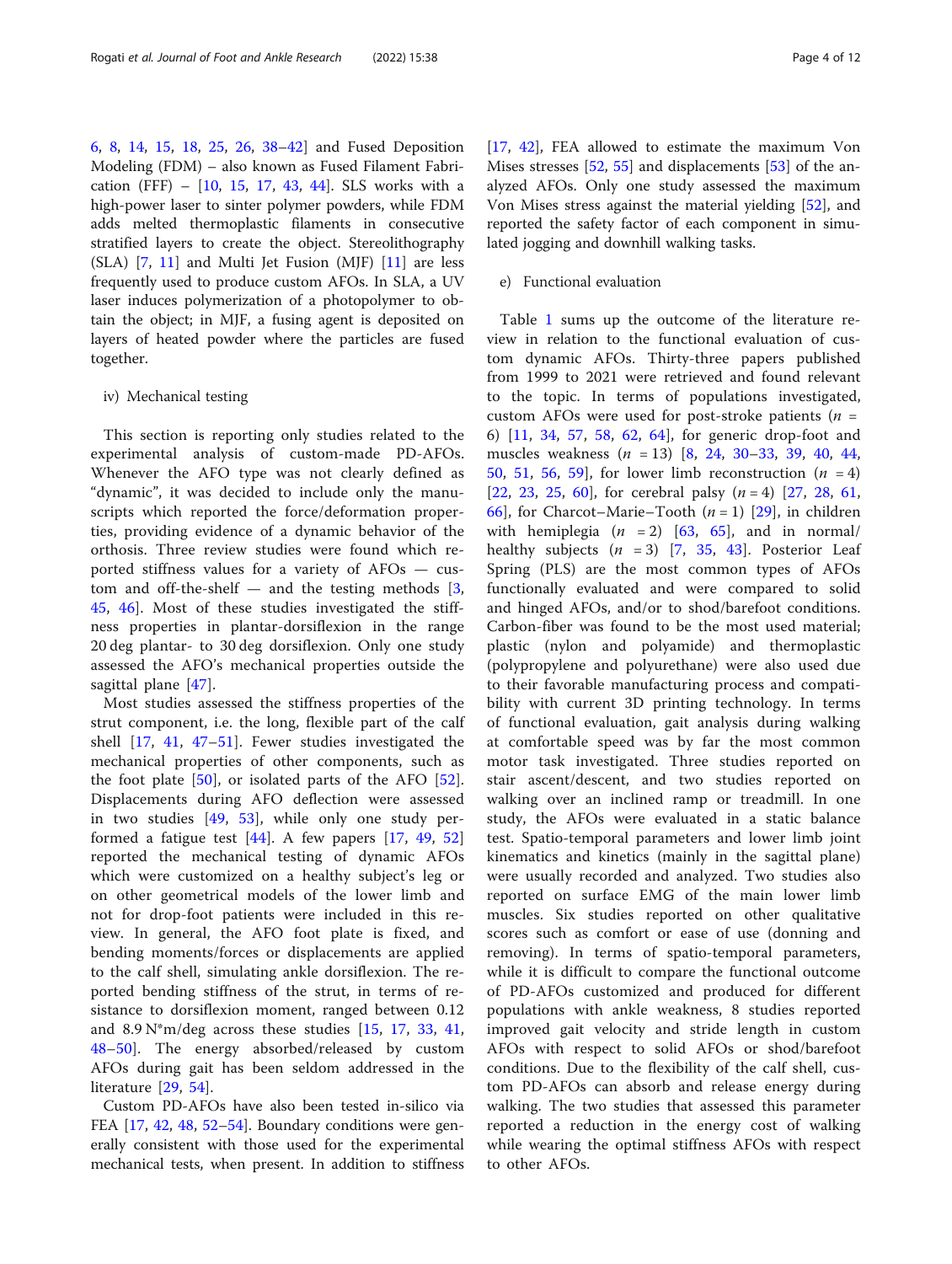<span id="page-4-0"></span>Table 1 Literature review with respect to the papers reporting on the functional evaluation of custom PD-AFOs. For each paper, when present, it is reported the AFO type(s), the customization criteria, the materials, the functional data/parameters, and the main outcome. Comfort assessment or other subjective scores are also reported

| Authors/<br>year                              | Population<br>(size)                               | AFO type/<br>customization<br>criteria                                                                                                                             | <b>Material</b>                             | Motor<br>tasks                                   | <b>Functional</b><br>parameters                                                                | Other<br>scores                                                                                  | Main outcome                                                                                                                       |
|-----------------------------------------------|----------------------------------------------------|--------------------------------------------------------------------------------------------------------------------------------------------------------------------|---------------------------------------------|--------------------------------------------------|------------------------------------------------------------------------------------------------|--------------------------------------------------------------------------------------------------|------------------------------------------------------------------------------------------------------------------------------------|
| Waterval<br>et al. 2021<br>$[56]$             | unilateral<br>plantar flexor<br>weakness<br>(9)    | dorsal leaf spring<br><b>AFO</b><br>Spring leaf Stiffness<br>customizable<br>energy cost<br>optimized (Ankle7,<br>OttoBock)                                        | carbon fiber                                | walking                                          | spatio-temporal<br>parameters<br>GRFs<br>hip, knee, ankle<br>kinematics and<br>kinetics        |                                                                                                  | peak vertical GRF of the<br>contralateral leg significantly<br>reduced and symmetry<br>improved (AFO vs. no AFO)                   |
| Waterval<br>et al. 2021 &<br>2020<br>[32, 33] | calf muscle<br>weakness<br>(34)                    | dorsal leaf spring<br><b>AFO</b><br>Spring leaf Stiffness<br>customizable<br>(Ankle7,<br>OttoBock)e                                                                | carbon fiber                                | walking                                          | spatio-temporal<br>parameters<br>hip, knee, ankle<br>kinematics and<br>kinetics<br>energy cost |                                                                                                  | reduction in energy cost<br>(AFO optimized stiffness vs.<br>non optimized)                                                         |
| Kerkum et al. healthy<br>2021<br>$[35]$       | subjects<br>(12)                                   | dorsal leaf spring<br><b>AFO</b><br>Spring leaf Stiffness<br>customizable<br>(Ankle7, OttoBock)                                                                    | carbon fiber                                | walking                                          | Ankle-foot<br>kinematics work<br>and power                                                     |                                                                                                  | Total ankle-foot power in-<br>crease with increasing foot-<br>plate stiffness                                                      |
| Lin et al.<br>2021<br>$[57]$                  | post-stroke<br>drop-foot<br>(12)                   | 1. energy-Storage<br>3D Printed AFO<br>2. anterior-support<br><b>AFO</b>                                                                                           | $PLA +$<br>nylon+titanium<br>thermoplastic  | walking                                          | spatio-temporal<br>parameters<br>pelvis, hip, knee,<br>ankle kinematics<br>(sagittal plane)    | Evaluation<br>of<br>satisfaction<br>(QUEST)                                                      | increased gait velocity and<br>stride length (AFO1 vs.<br>AFO2; AFO1 vs. barefoot)<br>improved satisfaction<br>(AFO1)              |
| Meng et al.<br>2021 [58]                      | post-stroke<br>drop-foot<br>(15)                   | morphology                                                                                                                                                         | PA2200<br>Somos NeXt<br><b>PA12</b>         | ΝA                                               | <b>NA</b>                                                                                      | comfort<br>weight<br>feeling<br>surface<br>smoothness<br>wearing<br>issues<br>cleaning<br>issues | Somos NeXt scored better<br>than one or more materials<br>in comfort and surface<br>smoothness                                     |
| Vasiliauskaite,<br>et al. 2020<br>[51]        | child with<br>unilateral drop-<br>foot<br>(1)      | 1. hinged AFO<br>with adjustable<br>ankle stiffness<br>2. posterior leaf<br>spring<br>stiffness tuned to<br>achieve the<br>orthotic goals                          | thermoplastic+metal walking<br>polyamide-12 |                                                  | spatio-temporal<br>parameters<br>hip, knee, ankle<br>kinematics and<br>kinetics                | <b>NA</b>                                                                                        | Despite having the same<br>ankle stiffness, AFO1 and<br>AFO2 did not produce the<br>same gait pattern                              |
| Chae et al.<br>2020 [59]                      | unilateral drop-<br>foot $(1)$                     | morphology                                                                                                                                                         | polyurethane                                | walking<br>stairs<br>ascent/<br>descent<br>up&go | <b>NA</b>                                                                                      | Modified<br>Emory<br>Functional<br>Ambulation<br>Profile                                         | improved mEFAP (AFO vs.<br>no-AFO)                                                                                                 |
| Esposito<br>et al. 2020<br>$[22]$             | unilateral lower<br>limb<br>reconstruction<br>(12) | <b>IDEO</b> custom AFO<br>(posterior leaf<br>spring)<br>Stiffness based body<br>mass, load carriage<br>requirements, and<br>range of available<br>pain-free motion | carbon fiber                                | walking                                          | COP position<br>COP velocity                                                                   | <b>NA</b>                                                                                        | ±3 deg in strut flexion/<br>extension strut alignment<br>does not significantly affect<br>the foot-ankle roll-over<br>shape radius |
| Liu et al.<br>2019 [11]                       | post-stroke<br>drop-foot (12)                      | morphology                                                                                                                                                         | <b>PA12</b>                                 | walking                                          | spatio-temporal<br>parameters<br>hip, knee, ankle<br>kinematics                                | <b>NA</b>                                                                                        | improved velocity and stride<br>length (AFO vs.no-AFO)                                                                             |
| Waterval<br>et al. 2019                       | neuromuscular<br>disorders and                     | dorsal leaf spring<br>AFO (Carbon Ankle                                                                                                                            | carbon fiber                                | walking                                          | energy cost<br>spatio-temporal                                                                 | ΝA                                                                                               | energy cost -20% (optimal<br>AFO vs. no-AFO)                                                                                       |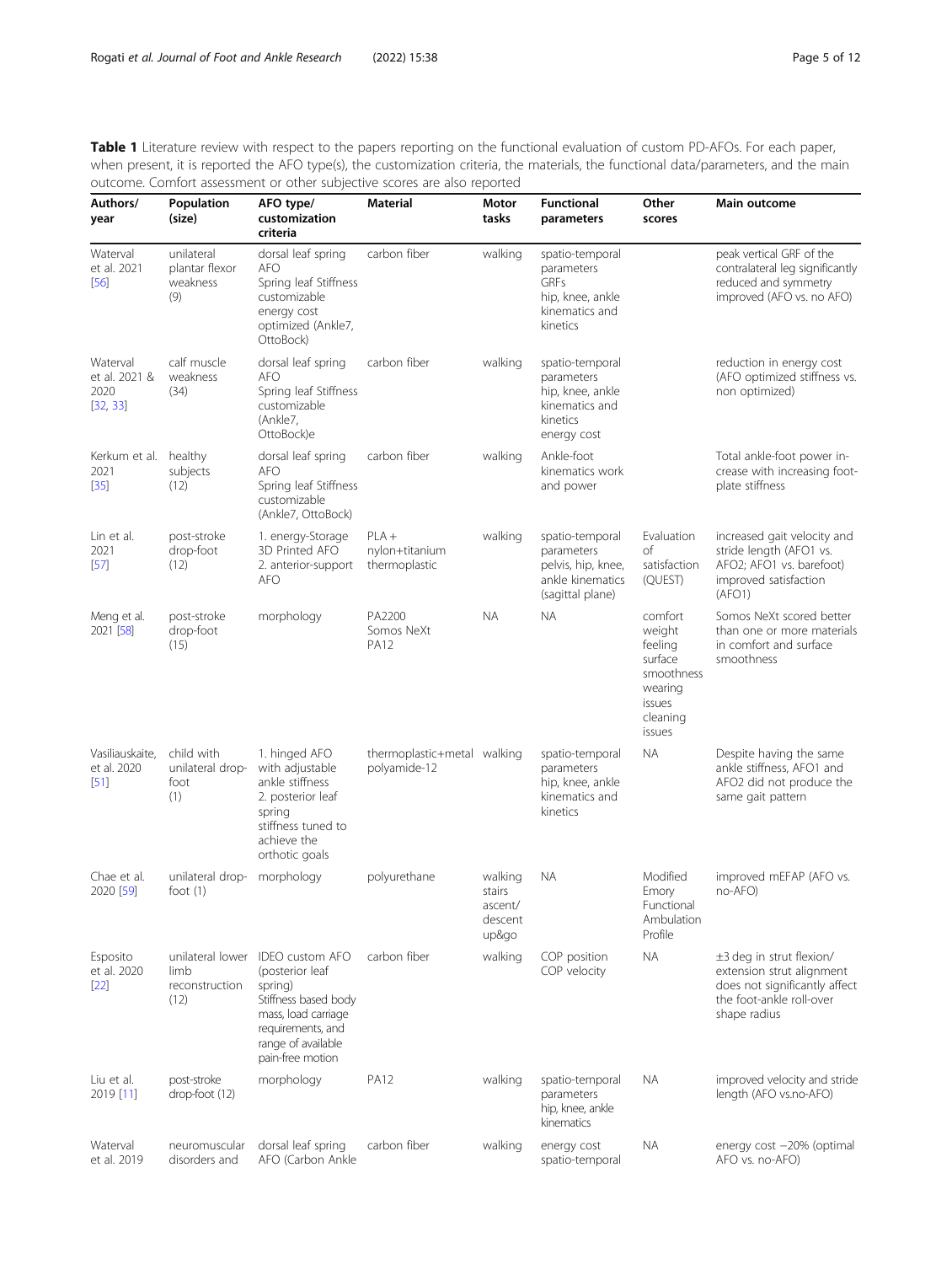Table 1 Literature review with respect to the papers reporting on the functional evaluation of custom PD-AFOs. For each paper, when present, it is reported the AFO type(s), the customization criteria, the materials, the functional data/parameters, and the main outcome. Comfort assessment or other subjective scores are also reported (Continued)

| Authors/<br>year                     | Population<br>(size)                                     | AFO type/<br>customization<br>criteria                                                                                                                                             | Material                         | Motor<br>tasks                                        | <b>Functional</b><br>parameters                                                                                                                                                                      | Other<br>scores                             | Main outcome                                                                                                                                     |
|--------------------------------------|----------------------------------------------------------|------------------------------------------------------------------------------------------------------------------------------------------------------------------------------------|----------------------------------|-------------------------------------------------------|------------------------------------------------------------------------------------------------------------------------------------------------------------------------------------------------------|---------------------------------------------|--------------------------------------------------------------------------------------------------------------------------------------------------|
| $[50]$                               | non-spastic calf<br>muscle<br>weakness<br>(37)           | Seven, Ottobock,<br>Duderstadt)<br>adjustable stiffness                                                                                                                            |                                  |                                                       | parameters<br>hip, knee, ankle<br>kinematics and<br>kinetics                                                                                                                                         |                                             | energy $cost - 10.7%$<br>(optimal AFO vs. non-<br>optimal AFO)                                                                                   |
| Cha et al.<br>2017<br>$[44]$         | unilateral drop-<br>foot<br>(1)                          | 1. sock-like design<br>with anterior open-<br>ing and malleoli<br>holes<br>2. rigid AFO                                                                                            | thermoplastic<br>polyurethane    | walking                                               | spatio-temporal<br>parameters<br>ankle kinematics                                                                                                                                                    | Evaluation<br>of<br>satisfaction<br>(QUEST) | insufficient ankle<br>dorsiflexion in swing (AFO1<br>vs AFO <sub>2</sub> )<br>better wearing properties<br>and comfort (AFO1 vs<br>AFO2)         |
| Esposito<br>et al. 2017<br>$[23]$    | unilateral lower<br>limb<br>reconstruction<br>(24)       | <b>IDEO</b> custom AFO<br>(posterior leaf<br>spring)<br>Stiffness based<br>body mass, load<br>carriage<br>requirements, and<br>range of available<br>pain-free motion              | carbon fiber                     | walking                                               | spatio-temporal<br>parameters<br>hip, knee, ankle<br>kinematics<br>(sagittal plane)                                                                                                                  | <b>NA</b>                                   | limited power capabilities<br>at the ankle, and reduced<br>compensatory strategies at<br>the knee with respect to<br>amputees                    |
| Arch &<br>Reisman<br>2016<br>$[34]$  | post-stroke<br>(2)                                       | custom AFOs<br>Morphology-based,<br>no shoe required                                                                                                                               | polycarbonate                    | walking                                               | spatio-temporal<br>parameters<br>hip, knee, ankle<br>kinematics and<br>kinetics                                                                                                                      | <b>NA</b>                                   | increased net peak<br>plantarflexion moment and<br>natural ankle pseudo-<br>stiffness.                                                           |
| Whitehead<br>et al. 2016<br>[60]     | limb<br>reconstruction<br>(13)<br>normal/healthy<br>(13) | unilateral lower IDEO custom AFO<br>(posterior leaf<br>spring)                                                                                                                     | carbon fiber                     | stairs<br>ascent/<br>descent                          | spatio-temporal<br>parameters<br>hip, knee, ankle<br>kinematics and<br>kinetics (sagittal<br>plane)                                                                                                  | NА                                          | stair ascent: greater bilateral<br>hip power during pull-up<br>and reduced ankle dorsi-<br>flexion and knee extensor<br>moment (AFO vs. control) |
| Ranz et al.<br>2016<br>$[38]$        | unilateral ankle<br>muscle<br>weakness<br>(13)           | <b>IDEO</b> custom AFO<br>(posterior leaf<br>spring)<br>3 bending axis<br>positions                                                                                                | carbon fiber<br>nylon 11 (strut) | walking                                               | sEMG: soleus,<br>gastrocnemius,<br>tibialis ant., rectus<br>fem., biceps fem.,<br>vastus med. and<br>gluteus med.<br>spatio-temporal<br>parameters<br>hip, knee, ankle<br>kinematics and<br>kinetics | <b>NA</b>                                   | hip and knee moments<br>were affected by bending<br>axis position<br>no difference in spatio-<br>temporal parameters                             |
| Arch &<br>Stanhope<br>2015<br>$[43]$ | (2)                                                      | normal/healthy passive dynamic<br>AFO (posterior leaf<br>spring)<br>AFO stiffness<br>according to<br>natural ankle<br>pseudo-stiffness                                             | not reported                     | walking                                               | Ankle kinematics<br>and moments<br>(sagittal plane)                                                                                                                                                  | <b>NA</b>                                   |                                                                                                                                                  |
| Haight at al.<br>2015<br>$[25]$      | unilateral<br>lower-limb<br>reconstruction<br>(12)       | <b>IDEO</b> custom AFO<br>(posterior leaf<br>spring)<br>variable stiffness<br>based on ROM,<br>activity level, types<br>of activities, body<br>mass, load carriage<br>requirements | carbon fiber                     | treadmill<br>uphill<br>walking<br>$(10$ deg<br>slope) | spatio-temporal<br>parameters<br>hip, knee, ankle<br>kinematics and<br>kinetics                                                                                                                      | NА                                          | AFOs stiffer than nominal<br>increased knee joint flexion                                                                                        |
| 2015 & 2016,                         | Kerkum et al. children with<br>cerebral palsy            | ventral shell<br>spring-hinged AFO                                                                                                                                                 | pre-preg carbon<br>fiber         | waking                                                | energy cost<br>spatio-temporal                                                                                                                                                                       | <b>NA</b>                                   | decreased net energy cost<br>(vAFOs vs. no-AFO)                                                                                                  |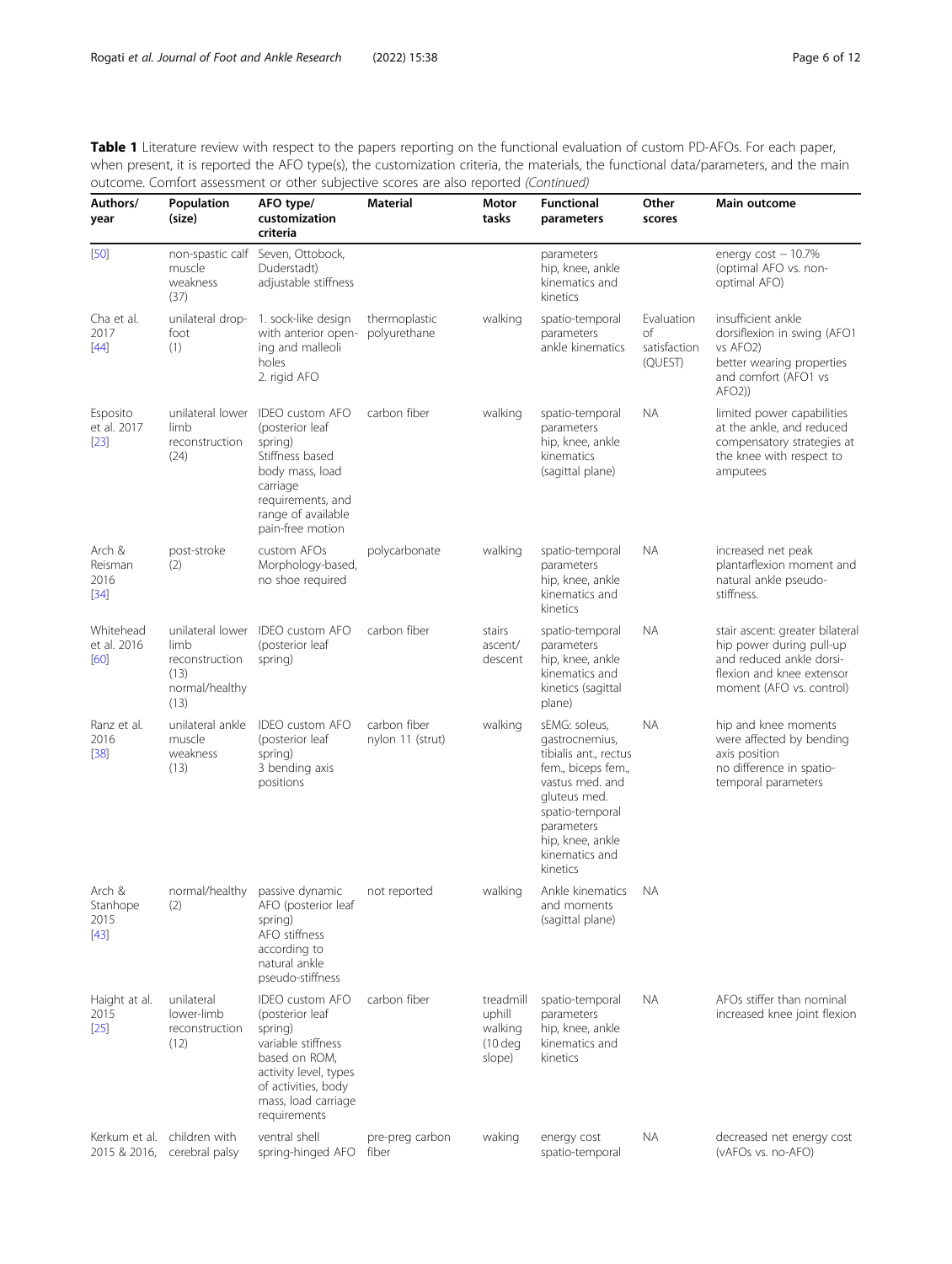Table 1 Literature review with respect to the papers reporting on the functional evaluation of custom PD-AFOs. For each paper, when present, it is reported the AFO type(s), the customization criteria, the materials, the functional data/parameters, and the main outcome. Comfort assessment or other subjective scores are also reported (Continued)

| Authors/<br>year                     | Population<br>(size)                                                          | AFO type/<br>customization<br>criteria                                                                                                                                                                         | <b>Material</b>                                                               | Motor<br>tasks                                  | <b>Functional</b><br>parameters                                                       | Other<br>scores                                                                                                                     | Main outcome                                                                                                                                                                                                     |
|--------------------------------------|-------------------------------------------------------------------------------|----------------------------------------------------------------------------------------------------------------------------------------------------------------------------------------------------------------|-------------------------------------------------------------------------------|-------------------------------------------------|---------------------------------------------------------------------------------------|-------------------------------------------------------------------------------------------------------------------------------------|------------------------------------------------------------------------------------------------------------------------------------------------------------------------------------------------------------------|
| Meyns et al.<br>2020<br>[27, 28, 61] | (15; bilateral<br>(14)                                                        | (vAFO)<br>variable stiffness/<br>ROM hinge                                                                                                                                                                     |                                                                               |                                                 | parameters<br>hip, knee, ankle<br>kinematics and<br>kinetics                          |                                                                                                                                     | no differences between<br>vAFOs                                                                                                                                                                                  |
| Harper et al.<br>2014<br>$[42]$      | unilateral ankle<br>muscle<br>weakness<br>(10)                                | <b>IDEO</b> custom AFO<br>(posterior leaf<br>spring)<br>clinically prescribed<br>stiffness                                                                                                                     | carbon fiber<br>nylon 11 (strut)                                              | walking                                         | spatio-temporal<br>parameters<br>hip, knee, ankle<br>kinematics and<br>kinetics       | NА                                                                                                                                  | no difference in kinematics/<br>kinetics between the two<br>materials (same AFO<br>stiffness)                                                                                                                    |
| Esposito<br>et al. 2014<br>$[24]$    | unilateral ankle<br>muscle<br>weakness<br>(13)<br>healthy<br>controls<br>(13) | <b>IDEO</b> custom AFO<br>(posterior leaf<br>spring)<br>variable stiffness<br>based on ROM,<br>activity level, types<br>of activities, body<br>mass, load carriage<br>requirements                             | carbon fiber<br>nylon 11 (strut)                                              | walking                                         | spatio-temporal<br>parameters<br>hip, knee, ankle<br>kinematics and<br>kinetics       | <b>NA</b>                                                                                                                           | small differences in<br>kinematics and kinetics<br>(nominal stiffness vs. stiffer<br>and more compliant)                                                                                                         |
| Dufek et al.<br>2014<br>$[29]$       | Charcot-<br>Marie-Tooth<br>patients<br>(bilateral 8)                          | posterior leaf<br>spring AFO<br>stiffness<br>customization<br>based on prior<br>experience,<br>visual observations<br>of patient's gait,<br>weight and muscle<br>strength, and<br>amount of ankle<br>deformity | carbon-fiber<br>composite                                                     | walking                                         | spatio-temporal<br>parameters<br>hip, knee, ankle<br>kinematics and<br>kinetics       | <b>NA</b>                                                                                                                           | increased walking speed<br>and stride length (custom<br>AFO vs. no-AFO)<br>AFO energy storage $9.6 \pm$<br>6.6 J/kg                                                                                              |
| Creylman<br>et al. 2013<br>[8]       | unilateral drop<br>foot<br>(8)                                                | morphology-based<br>posterior leaf<br>spring/shell                                                                                                                                                             | nylon 12 (AFO1)<br>polypropylene<br>(AFO2)                                    | walking                                         | spatio-temporal<br>parameters<br>hip, knee, ankle<br>kinematics<br>(sagittal plane)   | <b>NA</b>                                                                                                                           | improved spatial temporal<br>gait parameters and ankle<br>kinematics (AFO1 & AF2 vs.<br>no-AFO)                                                                                                                  |
| Mavroidis<br>et al. 2011<br>$[7]$    | normal/healthy<br>(1)                                                         | morphology-based<br>posterior leaf<br>spring/shell (based<br>on Type C-90 Su-<br>perior Posterior Leaf<br>Spring, AliMed)                                                                                      | polypropylene<br>(AFO1, standard)<br>Accura SI 40 (AFO2)<br>Somos 9121 (AFO3) | walking                                         | spatio-temporal<br>parameters<br>ankle kinematics<br>and kinetics<br>(sagittal plane) | comfort                                                                                                                             | comparable functional<br>outcome to standard AFO<br>and better comfort (AFO2<br>and AFO3 vs AFO1)                                                                                                                |
| Lewallen<br>et al. 2010<br>[62]      | post-stroke<br>drop-foot<br>(13)                                              | solid AFO<br>VS.<br>hinged<br>VS.<br>posterior leaf<br>spring                                                                                                                                                  | thermoplastics                                                                | walking<br>walking<br>up/down<br>10 deg<br>ramp | spatio-temporal<br>parameters                                                         | <b>NA</b>                                                                                                                           | significantly reduced<br>walking speed and stride<br>length (solid AFO vs. all<br>AFOs and no-AFO)<br>only one subject preferred<br>solid AFO over the other<br>AFOs                                             |
| Bartonek<br>et al. 2007<br>$[31]$    | children with<br>bilateral ankle<br>muscle<br>weakness<br>(11 AFO; 6<br>KAFO) | morphology-based<br>posterior leaf<br>spring<br>patient's level of<br>functional<br>ambulation and<br>body weight                                                                                              | pre-preg carbon-<br>fiber                                                     | walking                                         | spatio-temporal<br>parameters<br>hip, knee, ankle<br>kinematics<br>(sagittal plane)   | frequency<br>of use<br>gait<br>standing<br>function<br>changes<br>walking<br>velocity<br>acceptance<br>ease of<br>putting on<br>and | for most children, improved<br>ankle plantarflexion<br>moment ( $p < 0.001$ ), ankle<br>positive work ( $p < 0.001$ ),<br>and stride length ( $p < 0.001$ )<br>(custom AFO vs. rigid shell<br>thermoplastic AFO) |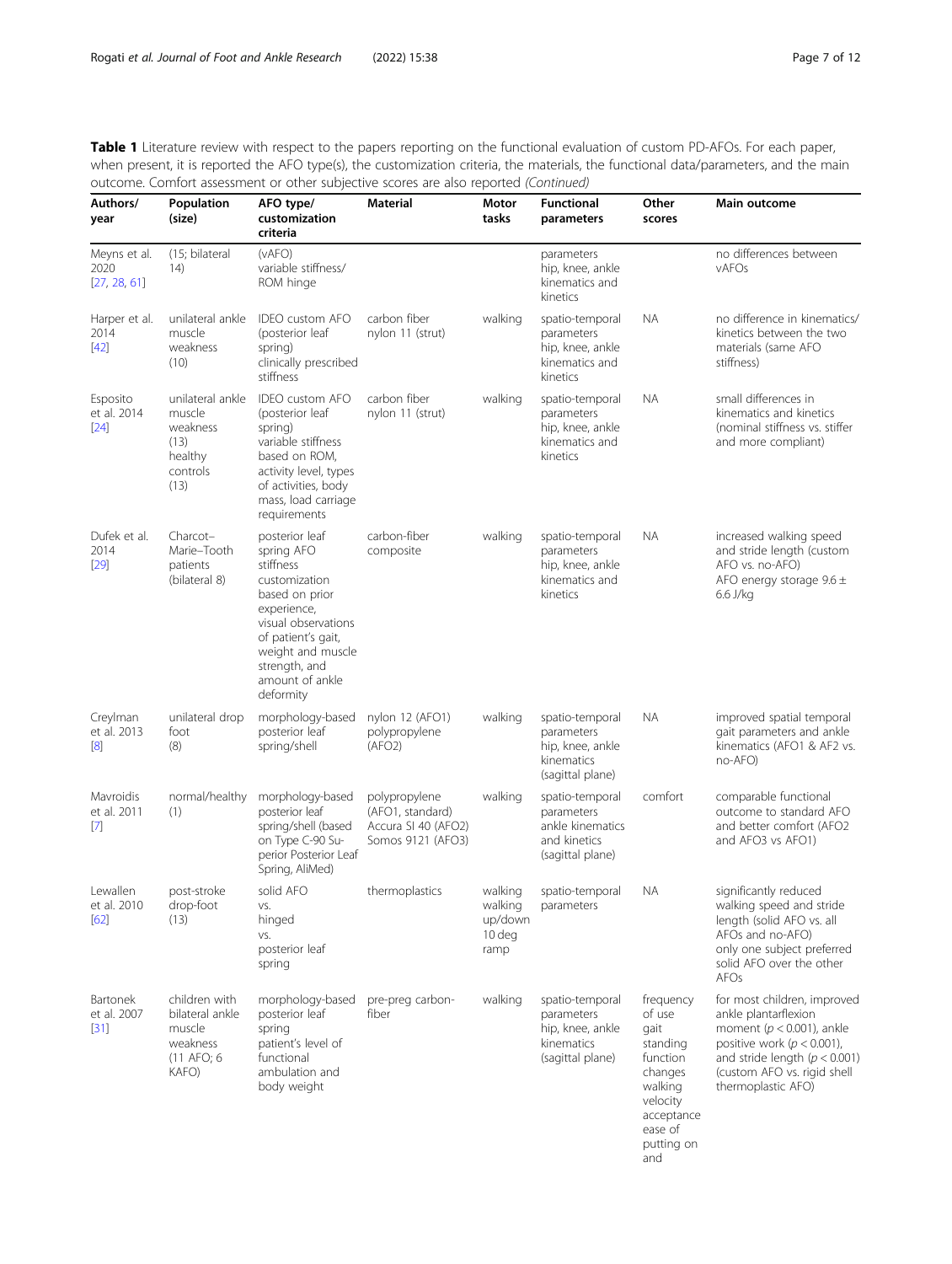Table 1 Literature review with respect to the papers reporting on the functional evaluation of custom PD-AFOs. For each paper, when present, it is reported the AFO type(s), the customization criteria, the materials, the functional data/parameters, and the main outcome. Comfort assessment or other subjective scores are also reported (Continued)

| Authors/<br>year                                      | Population<br>(size)                                                                     | AFO type/<br>customization<br>criteria                                                                                            | <b>Material</b>                                                                                           | Motor<br>tasks                          | <b>Functional</b><br>parameters                                                                                                                              | Other<br>scores                                                                                                                                 | Main outcome                                                                                                                                                                                                                                                   |
|-------------------------------------------------------|------------------------------------------------------------------------------------------|-----------------------------------------------------------------------------------------------------------------------------------|-----------------------------------------------------------------------------------------------------------|-----------------------------------------|--------------------------------------------------------------------------------------------------------------------------------------------------------------|-------------------------------------------------------------------------------------------------------------------------------------------------|----------------------------------------------------------------------------------------------------------------------------------------------------------------------------------------------------------------------------------------------------------------|
|                                                       |                                                                                          |                                                                                                                                   |                                                                                                           |                                         |                                                                                                                                                              | removing                                                                                                                                        |                                                                                                                                                                                                                                                                |
| Bartonek<br>et al. 2007<br>$[30]$                     | children with<br>bilateral ankle<br>muscle<br>weakness<br>(2 AFO; 1<br>KAFO)             | morphology-based<br>posterior leaf<br>spring<br>patient's level of<br>functional<br>ambulation and<br>body weight                 | pre-preg carbon-<br>fiber                                                                                 | walking                                 | spatio-temporal<br>parameters<br>hip, knee, ankle<br>kinematics<br>(sagittal plane)                                                                          | frequency<br>of use<br>gait<br>standing<br>function<br>changes<br>walking<br>velocity<br>acceptance<br>ease of<br>putting on<br>and<br>removing | increased stride length (2/2;<br>custom AFO vs. rigid shell<br>thermoplastic AFO)<br>increased walking speed (1/<br>2)<br>perceived improved gait                                                                                                              |
| Desloovere<br>et al. 2006<br>[63]                     | children with<br>hemiplegia<br>(15)                                                      | flexible posterior<br>leaf-springs (PLS)<br>Dual Carbon Fibre<br>Spring AFO (CFO)<br>clinical<br>examination and<br>gait analysis | thermoplastic<br>thermoplastic &<br>carbon and kevlar<br>fibres pre-<br>impregnated with<br>epoxy (strut) | walking                                 | spatio-temporal<br>parameters<br>hip, knee, ankle<br>kinematics                                                                                              | <b>NA</b>                                                                                                                                       | increased walking speed<br>and stride length (PLS vs.<br>no-AFO)<br>larger ankle ROM and ankle<br>velocity during push-off<br>increased plantar flexion<br>moment and power<br>generation at pre-swing<br>(CFO vs. PLS; $p < 0.01$ ).                          |
| Gök et al.<br>2003<br>[64]                            | hemiparetic<br>stroke patients<br>(12)                                                   | 1. Seattle-type<br>polypropylene AFO<br>2. metallic AFO                                                                           | polypropylene<br>metal                                                                                    | walking                                 | spatio-temporal<br>parameters<br>hip, knee, ankle<br>kinematics                                                                                              | <b>NA</b>                                                                                                                                       | increased walking speed<br>(AFO2 vs AFO1 vs. no-AFO)<br>increased stride length<br>(AFO1 vs. no-AFO; AFO2 vs.<br>no-AFO)                                                                                                                                       |
| Sienko<br>Thomas et al. hemi-plegia<br>2002<br>$[65]$ | children spastic<br>(19)                                                                 | morphology-based<br>1. hinged AFO<br>2. posterior<br>leaf spring (PLS)<br>3. solid AFO                                            | thermoplastic                                                                                             | walking<br>stairs<br>ascent/<br>descent | spatio-temporal<br>parameters<br>pelvis, hip, knee,<br>ankle kinematics<br>(sagittal plane)                                                                  | Pediatric<br>Evaluation<br>of Disability<br>Inventory<br>(PEDI)                                                                                 | reduced ankle<br>plantarflexion (AFOs vs.<br>barefoot)                                                                                                                                                                                                         |
| Burtner et al.<br>1999<br>[66]                        | children with<br>spastic diplegic<br>cerebral palsy<br>(4, and 4)<br>healthy<br>control) | 1. solid AFO<br>2. dynamic (spiral)<br><b>AFO</b>                                                                                 | Polypropylene<br>graphite                                                                                 | static<br>balance<br>test               | sEMG:<br>gastrocnemius,<br>tibialis ant.,<br>hamstrings,<br>quadriceps,<br>paraspinals,<br>abdominals.<br>hip, knee, ankle<br>kinematics<br>(sagittal plane) | <b>NA</b>                                                                                                                                       | decreased activation of<br>gastrocnemius,<br>disorganized muscle-<br>response patterns, de-<br>creased use of ankle strat-<br>egies, increased knee joint<br>angular velocity (AFO1 vs.<br>AFO2 and AFO1 vs no-AFO)<br>without AFOs or with dy-<br>namic AFOs. |

#### Discussion

The present review is aimed at investigating the current literature on the state-of-the-art of custom PD-AFOs design, production and testing. Although thermal molding of AFOs on solid models of the patients' legs is the most used production method worldwide, 3D scanning techniques and additive manufacturing are becoming increasingly used in the production process of custom PD-AFOs. The following sections address the critical analysis of the literature on the macro-topics used to classify the studies.

The use of modern 3D scanning technologies allows for fast and accurate digitization of the patient's foot and leg. Data can be stored and shared in various 3D file formats (e.g. STL, OBJ, etc.) which can be easily edited with several commercial (e.g. SolidWorks, Blender) or proprietary software. Some file formats are fully compatible with 3D printers (e.g. STL), thus the timing from geometry acquisition to AFO production is significantly reduced. Moreover, the same 3D file can be used and revised later without the need for a new acquisition of the patient's geometry — in cases of wearing out,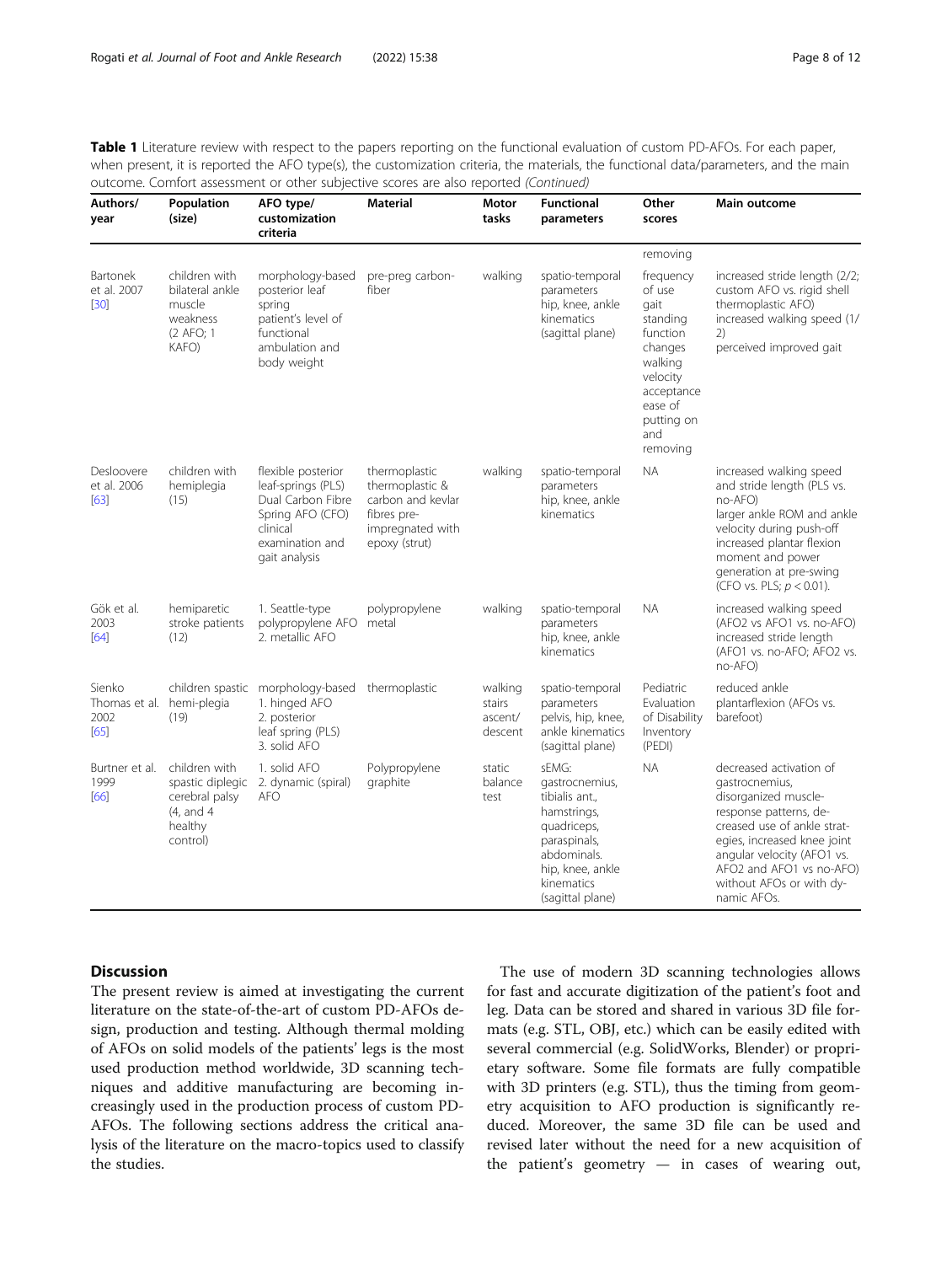breakage or changes in the mechanical requirements. The dematerialization of the foot and leg 3D acquisition allows to share the geometry with the production facility, which can be remotely located with respect to the patient's location. According to the present review, laserbased and structured-light scanners are the most common technologies for geometry acquisition. While the cost of high-quality 3D scanners and the expertise required to process the 3D files is limiting the spread of this technology, the development of low-cost 3D scanning solutions [[13,](#page-9-0) [21](#page-9-0), [67](#page-11-0)] is allowing more orthotic centers and research groups to advance the current methodology for geometrical reproduction from the traditional casting techniques.

The majority of the AFOs were customized according to morphological parameters only, regardless of body weight and/or functional requirement. Some studies reported that the AFO's stiffness was customized on the patient's body mass, load carriage requirements and/or range of available pain-free motion; however, the customization process was not sufficiently explained [[22](#page-9-0)–[25](#page-9-0), [29](#page-10-0)–[31](#page-10-0), [34](#page-10-0)]. The IDEO was one of the most used custom AFOs across all studies [\[22](#page-9-0)–[25,](#page-9-0) [39,](#page-10-0) [40,](#page-10-0) [60](#page-10-0)]. Although the IDEO can be customized to each patient and modulated according to changes in strength and functional ability [\[68](#page-11-0)], the relationship between the patient's clinical deficit and functional requirements and the AFO's mechanical properties and design features has not been standardized and reported to date.

With respect to AFO production, the growing demand for customized solutions is paving the way for additive manufacturing in the healthcare industry. 3D printers allow production of orthotic devices with complex shapes and have been successfully used to manufacture AFOs using a variety of materials, mostly polymers and composites. The combination of different materials in the same orthotic device is also possible. SLS was the most used technology to produce custom AFOs, as this allows several items to be produced simultaneously and has a lower environmental impact than FDM [[69\]](#page-11-0). Although SLA and FDM are the most cost-effective solutions, SLS guarantees the highest accuracy and the fastest printing time [\[70](#page-11-0)].

Custom AFO stiffness was evaluated via mechanical tests simulating ankle flexion in gait. The bending stiffness, in terms of resistance to dorsiflexion moment, was significantly variable across studies as a consequence of the chosen design, material and thickness of the calf shell. Although standard testing methods to assess AFO stiffness under realistic biomechanical conditions have been proposed [\[71](#page-11-0)–[73](#page-11-0)], most research groups developed custom setups and loading/displacement parameters. This made it difficult to compare the mechanical properties of AFOs with respect to materials and designs.

Despite the importance of foot plate flexibility with respect to forefoot biomechanics in late stance, its mechanical properties and their effects on lower limb kinematics have not been sufficiently investigated to date. FEA allows to identify critical regions in terms of stress and strain under physiological loading conditions and to redesign high-stress regions exceeding the material yielding. This is particularly critical for dynamic AFOs with complex shapes subjected to large deformations. In addition, FEA is useful to minimize production costs by assessing different design solutions and materials before manufacturing. In terms of functional evaluation, the present review has revealed generally positive outcomes of custom AFOs with respect to the no-AFO condition and off-the-shelf/solid AFOs. While spatiotemporal, lower limb kinematic and kinetic parameters were frequently reported, subjective scores — such as comfort, walking confidence and ease of donning were seldom implemented. Custom solutions scored better than standard/solid AFOs for comfort and satisfaction [\[7](#page-9-0), [44](#page-10-0), [57](#page-10-0), [62](#page-10-0)]. It should be highlighted that the custom solutions were assessed against either barefoot or shod conditions. These two control conditions are biomechanically different, as the shoe's weight significantly increases the plantarflexion moment at the ankle in the swing phase. Walking is the motor task most reported in the functional evaluation of AFOs. Few studies reported on other tasks, such as stair ascending/descending and ramp climbing. There is a lack of information on the biomechanical interaction between AFO and foot/leg for other major activities of daily living.

The present review should be interpreted with respect to some limitations. Since this study was meant to be a comprehensive literature review of the state of the art on PD-AFOs and not a systematic review, a research question was not formulated to compare the main outcomes across studies. The literature review was conducted on the Google Scholar database only. In addition, several studies did not clarify the AFO type — i.e. static/ dynamic, standard/custom — therefore their classification was rather difficult, and these were excluded from the review.

#### Conclusions

According to the present review, custom PD-AFOs are becoming increasingly feasible due to advancements in 3D scanning techniques and in additive manufacturing. In general, custom PD-AFOs provide better comfort and more physiological spatio-temporal parameters than standard off-the-shelf solutions. However, no clear customization principles to customize PD-AFO stiffness with respect to the patient-specific degree of impairment or mechanical and functional request have thus far been proposed and reported. Healthcare providers and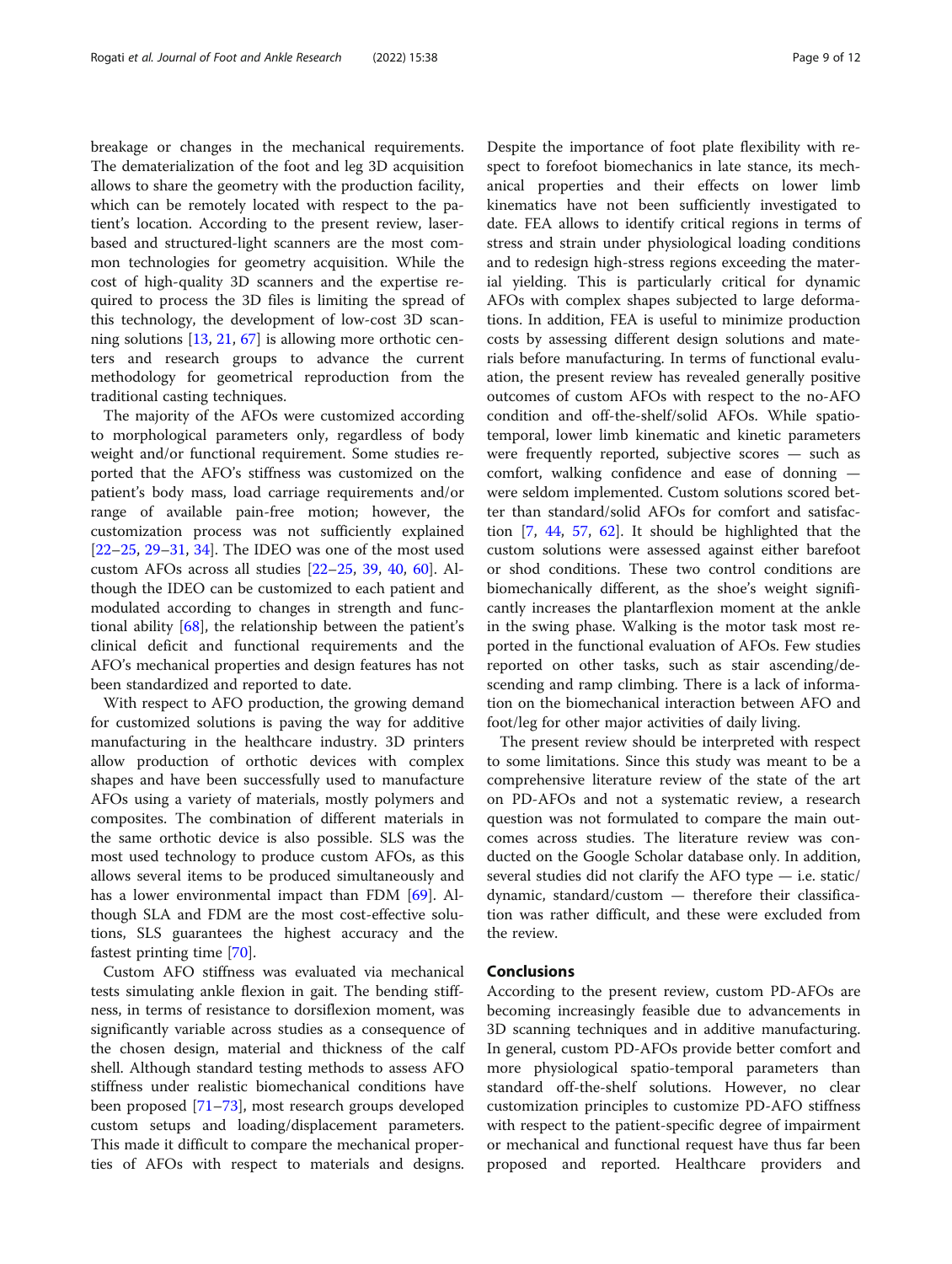<span id="page-9-0"></span>clinicians should agree and inform on which clinical, morphological or functional parameters are critical to the PD-AFO customization process. Scoring systems to quantify the relevant parameters should also be formulated to obtain a global score which can be associated to the most appropriate AFO stiffness. A standard testing method to measure AFO stiffness is necessary to allow quantitative comparison between PD-AFO types and materials.

#### Abbreviations

AFO: Ankle-Foot Orthosis; PD-AFO: Passive Dynamic Ankle Foot Orthosis; FEA: Finite Element Analysis; SLS: Selective-Laser Sintering; FDM: Fused Deposition Modeling; SLA: Stereo Lithography; MJF: Multi-Jet Fusion; FFF: Fused Filament Fabrication; PLS: Posterior Leaf Spring; IDEO: Intrepid Dynamic Exoskeletal Orthosis.

#### Acknowledgements

Not applicable.

#### Authors' contributions

GR contributed to the design of the study; revised the literature; classified the papers; helped with the interpretation of the results; wrote the first draft of the paper and contributed to the final revision process. PC helped to design the study; helped with the revision of the relevant literature; helped to organize the manuscript's subsections; contributed to the writing of the first draft, and with the final revision process; helped with the critical analysis of the results.\*- AL initiated the design of the study, organized and supported the work, analyzed the literature, helped with the preparation of the manuscript. The author(s) read and approved the final manuscript.

#### Funding

The study is partially funded by the Italian  $5 \times 1000$  funding scheme.

#### Availability of data and materials

Data sharing not applicable to this article as no datasets were generated or analysed during the current study.

#### Declarations

#### Ethics approval and consent to participate

Acknowledgment of the IRCCS Istituto Ortopedico Rizzoli was granted.

#### Consent for publication

Not applicable.

#### Competing interests

The authors declare that they have no competing interests.

Received: 11 January 2022 Accepted: 10 May 2022 Published online: 19 May 2022

#### References

- 1. Ma J, He Y, Wang A, Wang W, Xi Y, Yu J, Ye X. Risk factors analysis for foot drop associated with lumbar disc herniation: an analysis of 236 patients. World Neurosurg. 2018;110:e1017–24. [https://doi.org/10.1016/j.wneu.201](https://doi.org/10.1016/j.wneu.2017.11.154) [7.11.154.](https://doi.org/10.1016/j.wneu.2017.11.154)
- 2. Burridge JH, Taylor PN, Hagan SA, Wood DE, Swain ID. The effects of common peroneal stimulation on the effort and speed of walking: a randomized controlled trial with chronic hemiplegic patients. Clin Rehabil. 1997;11(3):201–10. <https://doi.org/10.1177/026921559701100303>.
- 3. Totah D, Menon M, Jones-Hershinow C, Barton K, Gates DH. The impact of ankle-foot orthosis stiffness on gait: a systematic literature review. Gait Posture. 2019;69:101–11. <https://doi.org/10.1016/j.gaitpost.2019.01.020>.
- 4. Wixted CM, Peterson JR, Kadakia RJ, Adams SB. Three-dimensional printing in Orthopaedic surgery: current applications and future developments. J Am Acad Orthop Surg Glob Res Rev. 2021;5(4):00230–11. [https://doi.org/10.543](https://doi.org/10.5435/JAAOSGlobal-D-20-00230) [5/JAAOSGlobal-D-20-00230](https://doi.org/10.5435/JAAOSGlobal-D-20-00230).
- 5. Milusheva SM, Tosheva EY, Hieu LC, Kouzmanov LV, Zlatov N, Toshev YE. Personalised Ankle-Foot Orthoses Design based on Reverse Engineering, Intell. Prod. Mach. Syst. - 2nd I\*PROMS Virtual Int. Conf. 3–14 July 2006, Elsevier; 2006. p. 253–7. [https://doi.org/10.1016/B978-008045157-2/50048-1.](https://doi.org/10.1016/B978-008045157-2/50048-1)
- 6. Pallari JHP, Dalgarno KW, Munguia J, Muraru L, Peeraer L, Telfer S, et al. Design and additive fabrication of foot and ankle-foot orthoses, 21st Annu. Int. solid free. Fabr. Symp. - An Addit. Manuf. Conf. SFF, vol. 2010; 2010. p. 834–45.
- 7. Mavroidis C, Ranky RG, Sivak ML, Patritti BL, DiPisa J, Caddle A, et al. Patient specific ankle-foot orthoses using rapid prototyping. J Neuroeng Rehabil. 2011;8:1–11. [https://doi.org/10.1186/1743-0003-8-1.](https://doi.org/10.1186/1743-0003-8-1)
- 8. Creylman V, Muraru L, Pallari J, Vertommen H, Peeraer L. Gait assessment during the initial fitting of customized selective laser sintering ankle foot orthoses in subjects with drop foot. Prosthetics Orthot Int. 2013;37(2):132–8. [https://doi.org/10.1177/0309364612451269.](https://doi.org/10.1177/0309364612451269)
- 9. Roberts A, Wales J, Smith H, Sampson CJ, Jones P, James M. A randomised controlled trial of laser scanning and casting for the construction of anklefoot orthoses. Prosthetics Orthot Int. 2016;40(2):253–61. [https://doi.org/10.11](https://doi.org/10.1177/0309364614550263) [77/0309364614550263.](https://doi.org/10.1177/0309364614550263)
- 10. Shih A, Park DW, Yang YY, Chisena R, Wu D. Cloud-based design and additive manufacturing of custom orthoses. Procedia CIRP. 2017;63:156–60. <https://doi.org/10.1016/j.procir.2017.03.355>.
- 11. Liu Z, Zhang P, Yan M, Xie Y, Huang G. Additive manufacturing of specific ankle-foot orthoses for persons after stroke: a preliminary study based on gait analysis data. Math Biosci Eng. 2019;16(6):8134–43. [https://doi.org/10.3](https://doi.org/10.3934/mbe.2019410) [934/mbe.2019410.](https://doi.org/10.3934/mbe.2019410)
- 12. Pandey R, Singh R. Experimental Analysis of Various Materials on Custom-Fit Ankle Foot Orthosis. J Phys Conf Ser. 2021;1950:12028. [https://doi.org/10.1](https://doi.org/10.1088/1742-6596/1950/1/012028) [088/1742-6596/1950/1/012028.](https://doi.org/10.1088/1742-6596/1950/1/012028)
- 13. Dombroski CE, Balsdon MER, Froats A. The use of a low cost 3D scanning and printing tool in the manufacture of custom-made foot orthoses: a preliminary study. BMC Res Notes. 2014;7(1):1–4. [https://doi.org/10.1186/1](https://doi.org/10.1186/1756-0500-7-443) [756-0500-7-443.](https://doi.org/10.1186/1756-0500-7-443)
- 14. Faustini MC, Neptune RR, Crawford RH, Stanhope SJ. Manufacture of passive dynamic ankle-foot orthoses using selective laser sintering. IEEE Trans Biomed Eng. 2008;55(2):784–90. <https://doi.org/10.1109/TBME.2007.912638>.
- 15. Walbran M, Turner K, McDaid AJ. Customized 3D printed ankle-foot orthosis with adaptable carbon fibre composite spring joint. Cogent Eng. 2016;3(1): 1227022. <https://doi.org/10.1080/23311916.2016.1227022>.
- 16. Alam M, Choudhury IA, Bin MA, Hussain S. Computer aided design and fabrication of a custom articulated ankle foot orthosis. J Mech Med Biol. 2015;15(04):1550058. [https://doi.org/10.1142/S021951941550058X.](https://doi.org/10.1142/S021951941550058X)
- 17. Schrank ES, Hitch L, Wallace K, Moore R, Stanhope SJ. Assessment of a virtual functional prototyping process for the rapid manufacture of passivedynamic ankle-foot orthoses. J Biomech Eng. 2013;135(10):101011–7. [https://](https://doi.org/10.1115/1.4024825) [doi.org/10.1115/1.4024825.](https://doi.org/10.1115/1.4024825)
- 18. Schrank ES, Stanhope SJ. Dimensional accuracy of ankle-foot orthoses constructed by rapid customization and manufacturing framework. J Rehabil Res Dev. 2011;48(1):31–42. <https://doi.org/10.1682/JRRD.2009.12.0195>.
- 19. Dal Maso A, Cosmi F. 3D-printed ankle-foot orthosis: a design method. Mater Today Proc. 2019;12:252–61. [https://doi.org/10.1016/j.matpr.2019.](https://doi.org/10.1016/j.matpr.2019.03.122) [03.122](https://doi.org/10.1016/j.matpr.2019.03.122).
- 20. Barrios-Muriel J, Romero-Sánchez F, Alonso-Sánchez FJ, Salgado DR. Advances in orthotic and prosthetic manufacturing: a technology review. Materials (Basel). 2020;13(2):295. <https://doi.org/10.3390/ma13020295>.
- 21. Farhan M, Wang JZ, Bray P, Burns J, Cheng TL. Comparison of 3D scanning versus traditional methods of capturing foot and ankle morphology for the fabrication of orthoses: a systematic review. J Foot Ankle Res. 2021;14(1):1– 11. [https://doi.org/10.1186/s13047-020-00442-8.](https://doi.org/10.1186/s13047-020-00442-8)
- 22. Esposito ER, Ruble MD, Ikeda AJ, Wilken JM. The effect of custom carbon ankle-foot orthosis alignment on roll-over shape and center of pressure velocity. 2020. [https://doi.org/10.1177/0309364620971407.](https://doi.org/10.1177/0309364620971407)
- 23. Russell Esposito E, Stinner DJ, Fergason JR, Wilken JM. Gait biomechanics following lower extremity trauma: amputation vs. reconstruction. Gait Posture. 2017;54:167–73. <https://doi.org/10.1016/J.GAITPOST.2017.02.016>.
- 24. Russell Esposito E, Blanck RV, Harper NG, Hsu JR, Wilken JM. How does ankle-foot orthosis stiffness affect gait in patients with lower limb salvage? Clin Orthop Relat Res. 2014;472(10):3026–35. [https://doi.org/10.1007/s11999-](https://doi.org/10.1007/s11999-014-3661-3) [014-3661-3](https://doi.org/10.1007/s11999-014-3661-3).
- 25. Haight DJ, Russell Esposito E, Wilken JM. Biomechanics of uphill walking using custom ankle-foot orthoses of three different stiffnesses. Gait Posture. 2015;41(3):750–6. <https://doi.org/10.1016/j.gaitpost.2015.01.001>.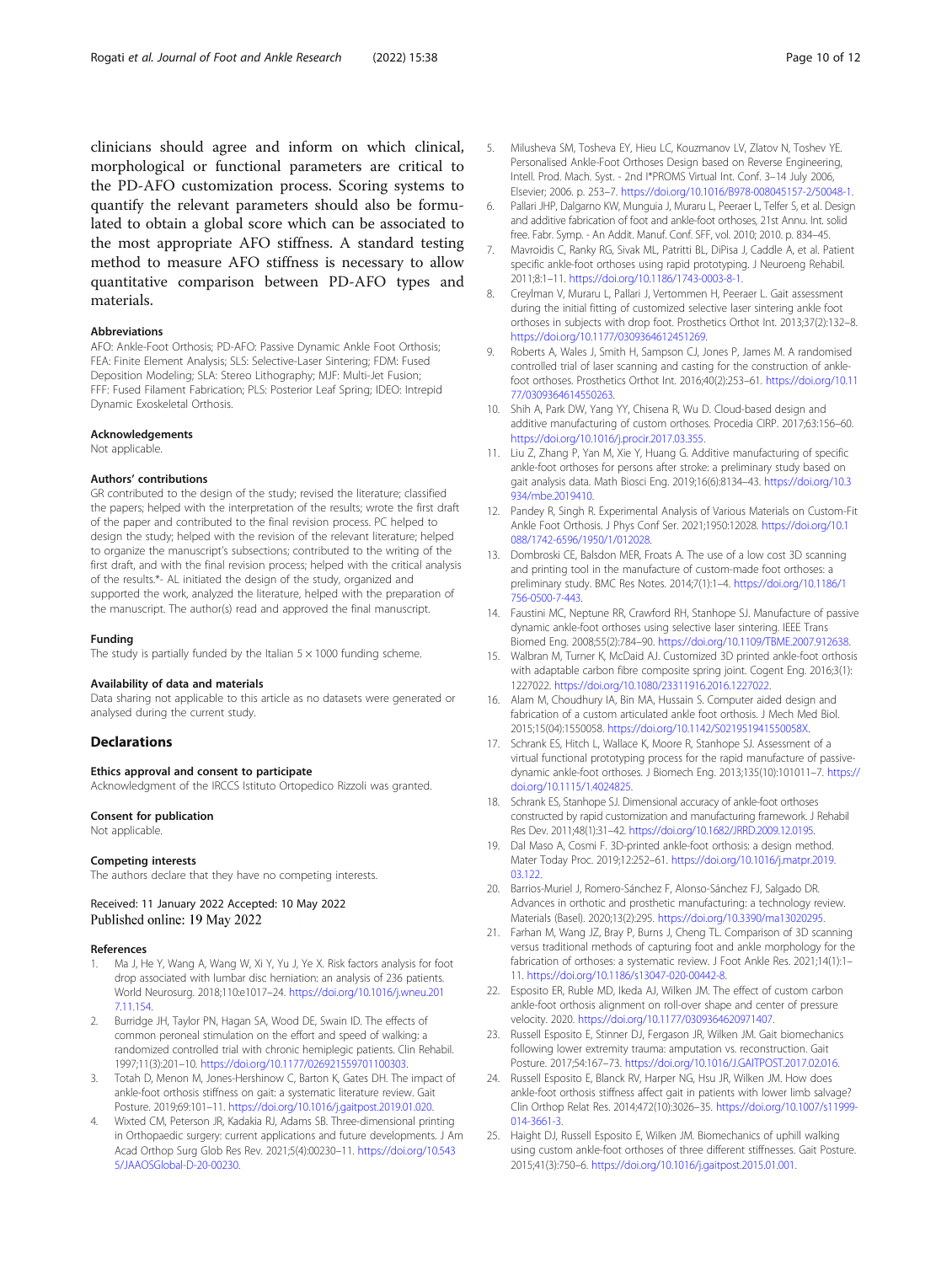- <span id="page-10-0"></span>26. Deckers JP, Vermandel M, Geldhof J, Vasiliauskaite E, Forward M, Plasschaert F. Development and clinical evaluation of laser-sintered ankle foot orthoses. Plast Rubber Compos. 2018;47(1):42–6. [https://doi.org/10.1080/14658011.2017.1413760.](https://doi.org/10.1080/14658011.2017.1413760)
- 27. Kerkum YL, Harlaar J, Buizer AI, van den Noort JC, Becher JG, Brehm M-A. An individual approach for optimizing ankle-foot orthoses to improve mobility in children with spastic cerebral palsy walking with excessive knee flexion. Gait Posture. 2016;46:104–11. [https://doi.org/10.1016/j.gaitpost.2016.03.001.](https://doi.org/10.1016/j.gaitpost.2016.03.001)
- 28. Meyns P, Kerkum YL, Brehm MA, Becher JG, Buizer AI, Harlaar J. Ankle foot orthoses in cerebral palsy: effects of ankle stiffness on trunk kinematics, gait stability and energy cost of walking. Eur J Paediatr Neurol. 2020;26:68–74. <https://doi.org/10.1016/j.ejpn.2020.02.009>.
- 29. Dufek JS, Neumann ES, Hawkins MC, O'Toole B. Functional and dynamic response characteristics of a custom composite ankle foot orthosis for Charcot-Marie-tooth patients. Gait Posture. 2014;39(1):308–13. [https://doi.](https://doi.org/10.1016/J.GAITPOST.2013.07.121) [org/10.1016/J.GAITPOST.2013.07.121.](https://doi.org/10.1016/J.GAITPOST.2013.07.121)
- 30. Bartonek Å, Eriksson M, Gutierrez-Farewik EM. A new carbon fibre spring orthosis for children with plantarflexor weakness. Gait Posture. 2007;25(4): 652–6. <https://doi.org/10.1016/j.gaitpost.2006.07.013>.
- 31. Bartonek Å, Eriksson M, Gutierrez-Farewik EM. Effects of carbon fibre spring orthoses on gait in ambulatory children with motor disorders and plantarflexor weakness. Dev Med Child Neurol. 2007;49(8):615–20. [https://](https://doi.org/10.1111/j.1469-8749.2007.00615.x) [doi.org/10.1111/j.1469-8749.2007.00615.x.](https://doi.org/10.1111/j.1469-8749.2007.00615.x)
- 32. Waterval NFJ, Brehm M-A, Altmann VC, Koopman FS, Den Boer JJ, Harlaar J, et al. Stiffness-optimized ankle-foot orthoses improve walking energy cost compared to conventional orthoses in neuromuscular disorders: a prospective uncontrolled intervention study. IEEE Trans Neural Syst Rehabil Eng. 2020;28(10):2296–304. <https://doi.org/10.1109/TNSRE.2020.3018786>.
- 33. Waterval NFJ, Brehm M-A, Harlaar J, Nollet F. Individual stiffness optimization of dorsal leaf spring ankle–foot orthoses in people with calf muscle weakness is superior to standard bodyweight-based recommendations. J Neuroeng Rehabil. 2021;18(1):1–9. [https://doi.org/10.11](https://doi.org/10.1186/s12984-021-00890-8) [86/s12984-021-00890-8.](https://doi.org/10.1186/s12984-021-00890-8)
- 34. Arch ES, Reisman DS. Passive-dynamic ankle-foot orthoses with personalized bending stiffness can enhance net Plantarflexor function for individuals Poststroke. J Prosthetics Orthot. 2016;28(2):60–7. [https://doi.org/10.1097/JPO.](https://doi.org/10.1097/JPO.0000000000000089) [0000000000000089](https://doi.org/10.1097/JPO.0000000000000089).
- 35. Kerkum YL, Philippart W, Houdijk H. The effects of footplate stiffness on pushoff power when walking with posterior leaf spring ankle-foot orthoses. Clin Biomech. 2021;88:105422. <https://doi.org/10.1016/j.clinbiomech.2021.105422>.
- 36. Wojciechowski E, Chang AY, Balassone D, Ford J, Cheng TL, Little D, et al. Feasibility of designing, manufacturing and delivering 3D printed ankle-foot orthoses: a systematic review. J Foot Ankle Res. 2019;12(1):1–12. [https://doi.](https://doi.org/10.1186/s13047-019-0321-6) [org/10.1186/s13047-019-0321-6](https://doi.org/10.1186/s13047-019-0321-6).
- 37. Shahar FS, Hameed Sultan MT, Shah AUM, Azrie Safri SN. A comparative analysis between conventional manufacturing and additive manufacturing of ankle-foot orthosis. Appl Sci Eng Prog. 2020;13(2):96–103. [https://doi.](https://doi.org/10.14416/j.asep.2020.03.002) [org/10.14416/j.asep.2020.03.002](https://doi.org/10.14416/j.asep.2020.03.002).
- 38. Telfer S, Pallari J, Munguia J, Dalgarno K, McGeough M, Woodburn J. Embracing additive manufacture: implications for foot and ankle orthosis design. BMC Musculoskelet Disord. 2012;13(1):1–9. [https://doi.org/10.11](https://doi.org/10.1186/1471-2474-13-84) [86/1471-2474-13-84](https://doi.org/10.1186/1471-2474-13-84).
- 39. Harper NG, Russell EM, Wilken JM, Neptune RR. Selective laser sintered versus carbon fiber passive-dynamic ankle-foot orthoses: a comparison of patient walking performance. J Biomech Eng. 2014;136(9):091001. [https://](https://doi.org/10.1115/1.4027755) [doi.org/10.1115/1.4027755.](https://doi.org/10.1115/1.4027755)
- 40. Ranz EC, Russell Esposito E, Wilken JM, Neptune RR. The influence of passive-dynamic ankle-foot orthosis bending axis location on gait performance in individuals with lower-limb impairments. Clin Biomech. 2016;37:13–21. <https://doi.org/10.1016/j.clinbiomech.2016.05.001>.
- 41. Takahashi KZ, Stanhope SJ. Estimates of stiffness for ankle-foot orthoses are sensitive to loading conditions. J Prosthetics Orthot. 2010;22(4):211–9. <https://doi.org/10.1097/JPO.0b013e3181f46822>.
- 42. Faustini MC, Neptune RR, Crawford RH, Stanhope SJ. Selective laser sintering of passive dynamic ankle-foot orthoses. 17th Solid Free. Fabr. Symp. SFF 2006; 2006. p. 124–9.
- 43. Arch ES, Stanhope SJ. Passive-dynamic ankle–foot orthoses substitute for ankle strength while causing adaptive gait strategies: a feasibility study. Ann Biomed Eng. 2015;43(2):442–50. <https://doi.org/10.1007/s10439-014-1067-8>.
- 44. Cha YH, Lee KH, Ryu HJ, Joo IW, Seo A, Kim DH, et al. Ankle-foot orthosis made by 3D printing technique and automated design software. Appl Bionics Biomech. 2017;2017:1–6. <https://doi.org/10.1155/2017/9610468>.
- 45. Kobayashi T, Leung AKL, Hutchins SW. Techniques to measure rigidity of ankle-foot orthosis: a review. J Rehabil Res Dev. 2011;48(5):565–76. [https://](https://doi.org/10.1682/JRRD.2010.10.0193) [doi.org/10.1682/JRRD.2010.10.0193](https://doi.org/10.1682/JRRD.2010.10.0193).
- 46. Ielapi A, Forward M, De Beule M. Computational and experimental evaluation of the mechanical properties of ankle foot orthoses: a literature review. Prosthetics Orthot Int. 2019;43(3):339–48. [https://doi.org/10.1177/03](https://doi.org/10.1177/0309364618824452) [09364618824452](https://doi.org/10.1177/0309364618824452).
- 47. Cappa P, Patanè F, Di Rosa G. A continuous loading apparatus for measuring three-dimensional stiffness of ankle-foot orthoses. J Biomech Eng. 2005;127(6):1025–9. [https://doi.org/10.1115/1.2049313.](https://doi.org/10.1115/1.2049313)
- 48. Ielapi A, Lammens N, Van Paepegem W, Forward M, Deckers JP, Vermandel M, et al. A validated computational framework to evaluate the stiffness of 3D printed ankle foot orthoses. Comput Methods Biomech Biomed Engin. 2019;22(8):880–7. [https://doi.org/10.1080/10255842.2019.1601712.](https://doi.org/10.1080/10255842.2019.1601712)
- 49. Wach A, McGrady L, Wang M, Silver-Thorn B. Assessment of mechanical characteristics of ankle-foot orthoses. J Biomech Eng. 2018;140(7). [https://](https://doi.org/10.1115/1.4039816) [doi.org/10.1115/1.4039816.](https://doi.org/10.1115/1.4039816)
- 50. Waterval NFJ, Nollet F, Harlaar J, Brehm MA. Modifying ankle foot orthosis stiffness in patients with calf muscle weakness: gait responses on group and individual level. J Neuroeng Rehabil. 2019;16(1):1–9. [https://doi.org/10.1186/](https://doi.org/10.1186/s12984-019-0600-2) [s12984-019-0600-2.](https://doi.org/10.1186/s12984-019-0600-2)
- 51. Vasiliauskaite E, Van Paepegem W, Deckers JP, Vermandel M, Forward M, Plasschaert F. Additive manufacturing of ankle-foot orthosis with predefined ankle stiffness - a case report. J Prosthetics Orthot. 2020;32(4):310–8. [https://](https://doi.org/10.1097/JPO.0000000000000336) [doi.org/10.1097/JPO.0000000000000336.](https://doi.org/10.1097/JPO.0000000000000336)
- 52. Li W, Lemaire ED, Baddour N. Design and evaluation of a modularized ankle-foot orthosis with quick release mechanism. 2020 42nd Annu. Int. Conf. IEEE Eng. Med. Biol. Soc., IEEE; 2020. p. 4831–4.
- Surmen HK, Akalan NE, Fetvaci MC, Arslan YZ. A novel dorsal trimline approach for passive-dynamic ankle-foot orthoses. Strojniški Vestnik-J Mech Eng. 2018;64:185–94.
- 54. Zou D, He T, Dailey M, Smith KE, Silva MJ, Sinacore DR, et al. Experimental and computational analysis of composite ankle-foot orthosis. J Rehabil Res Dev. 2014;51(10):1525–36. [https://doi.org/10.1682/JRRD.2014-02-0046.](https://doi.org/10.1682/JRRD.2014-02-0046)
- 55. Surmen HK, Akalan NE, Arslan YZ. Design, Manufacture, and Selection of Ankle-Foot-Orthoses. Encycl. Inf. Sci. Technol. Fourth Ed., IGI Global; 2018. p. 298–313.
- 56. Waterval NFJ, Brehm MA, Harlaar J, Nollet F. Energy cost optimized dorsal leaf ankle-foot-orthoses reduce impact forces on the contralateral leg in people with unilateral plantar flexor weakness. Gait Posture. 2021.
- 57. Lin CC, Yeh CH, Tsai YC, Kuo LC, Hsu HY, Chuang PH, et al. Evidence-based customized ankle-foot orthosis with energy storage. J Med Biol Eng. 2021; 41(2):126–36. <https://doi.org/10.1007/s40846-020-00593-w>.
- 58. Meng X, Ren M, Zhuang Y, Qu Y, Jiang L, Li Z. Application experience and patient feedback analysis of 3D printed AFO with different materials: a random crossover study. Biomed Res Int. 2021;2021:1–6. [https://doi.org/1](https://doi.org/10.1155/2021/8493505) [0.1155/2021/8493505](https://doi.org/10.1155/2021/8493505).
- 59. Chae DS, Kim DH, Kang KY, Kim DY, Park SW, Park SJ, et al. The functional effect of 3D-printing individualized orthosis for patients with peripheral nerve injuries: three case reports. Medicine (Baltimore). 2020;99(16):e19791. [https://doi.org/10.1097/MD.0000000000019791.](https://doi.org/10.1097/MD.0000000000019791)
- 60. Aldridge Whitehead JM, Russell Esposito E, Wilken JM. Stair ascent and descent biomechanical adaptations while using a custom ankle–foot orthosis. J Biomech. 2016;49(13):2899–908. [https://doi.org/10.1016/J.](https://doi.org/10.1016/J.JBIOMECH.2016.06.035) [JBIOMECH.2016.06.035](https://doi.org/10.1016/J.JBIOMECH.2016.06.035).
- 61. Kerkum YL, Buizer AI, Van Den Noort JC, Becher JG, Harlaar J, Brehm MA. The effects of varying ankle foot orthosis stiffness on gait in children with spastic cerebral palsy who walk with excessive knee flexion. PLoS One. 2015;10(11):e0142878. [https://doi.org/10.1371/journal.pone.0142878.](https://doi.org/10.1371/journal.pone.0142878)
- 62. Lewallen J, Miedaner J, Amyx S, Sherman J. Effect of three styles of custom ankle foot orthoses on the gait of stroke patients while walking on level and inclined surfaces. J Prosthetics Orthot. 2010;22(2):78–83. [https://doi.](https://doi.org/10.1097/JPO.0b013e3181d84767) [org/10.1097/JPO.0b013e3181d84767](https://doi.org/10.1097/JPO.0b013e3181d84767).
- 63. Desloovere K, Molenaers G, Van Gestel L, Huenaerts C, Van Campenhout A, Callewaert B, et al. How can push-off be preserved during use of an ankle foot orthosis in children with hemiplegia? A prospective controlled study. Gait Posture. 2006;24(2):142–51. [https://doi.org/10.1016/j.gaitpost.2006.08.](https://doi.org/10.1016/j.gaitpost.2006.08.003) [003.](https://doi.org/10.1016/j.gaitpost.2006.08.003)
- 64. Gök H, Küçükdeveci A, Altinkaynak H, Yavuzer G, Ergin S. Effects of anklefoot orthoses on hemiparetic gait. Clin Rehabil. 2003;17(2):137–9. [https://doi.](https://doi.org/10.1191/0269215503cr605oa) [org/10.1191/0269215503cr605oa.](https://doi.org/10.1191/0269215503cr605oa)